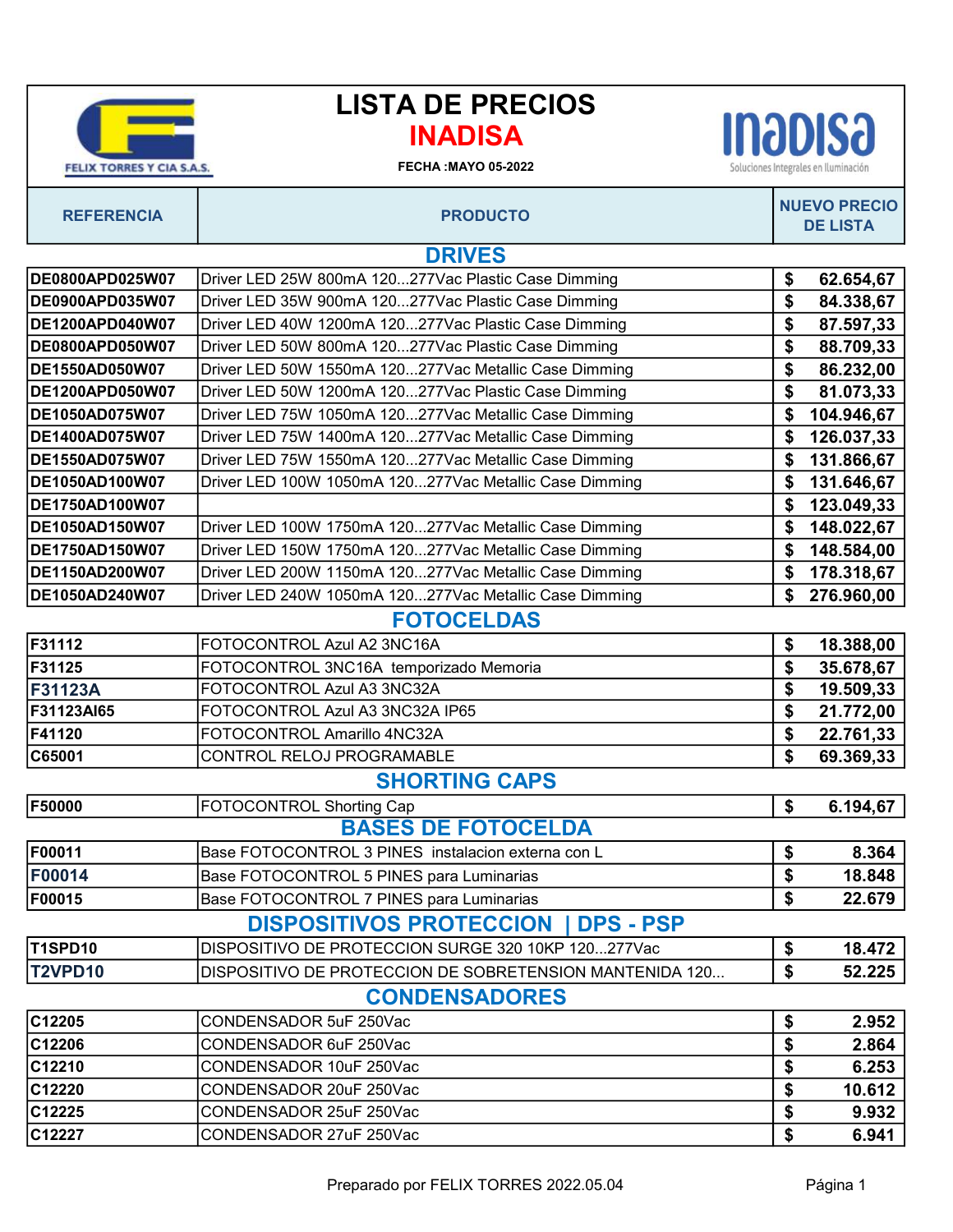| FELIX TORRES Y CIA S.A.S. | <b>LISTA DE PRECIOS</b><br><b>INADISA</b><br><b>FECHA: MAYO 05-2022</b> | INƏDISƏ<br>Soluciones Integrales en Iluminación |  |                                        |  |
|---------------------------|-------------------------------------------------------------------------|-------------------------------------------------|--|----------------------------------------|--|
| <b>REFERENCIA</b>         | <b>PRODUCTO</b>                                                         |                                                 |  | <b>NUEVO PRECIO</b><br><b>DE LISTA</b> |  |
| C12230                    | CONDENSADOR 30uF 250Vac                                                 |                                                 |  | 11.923                                 |  |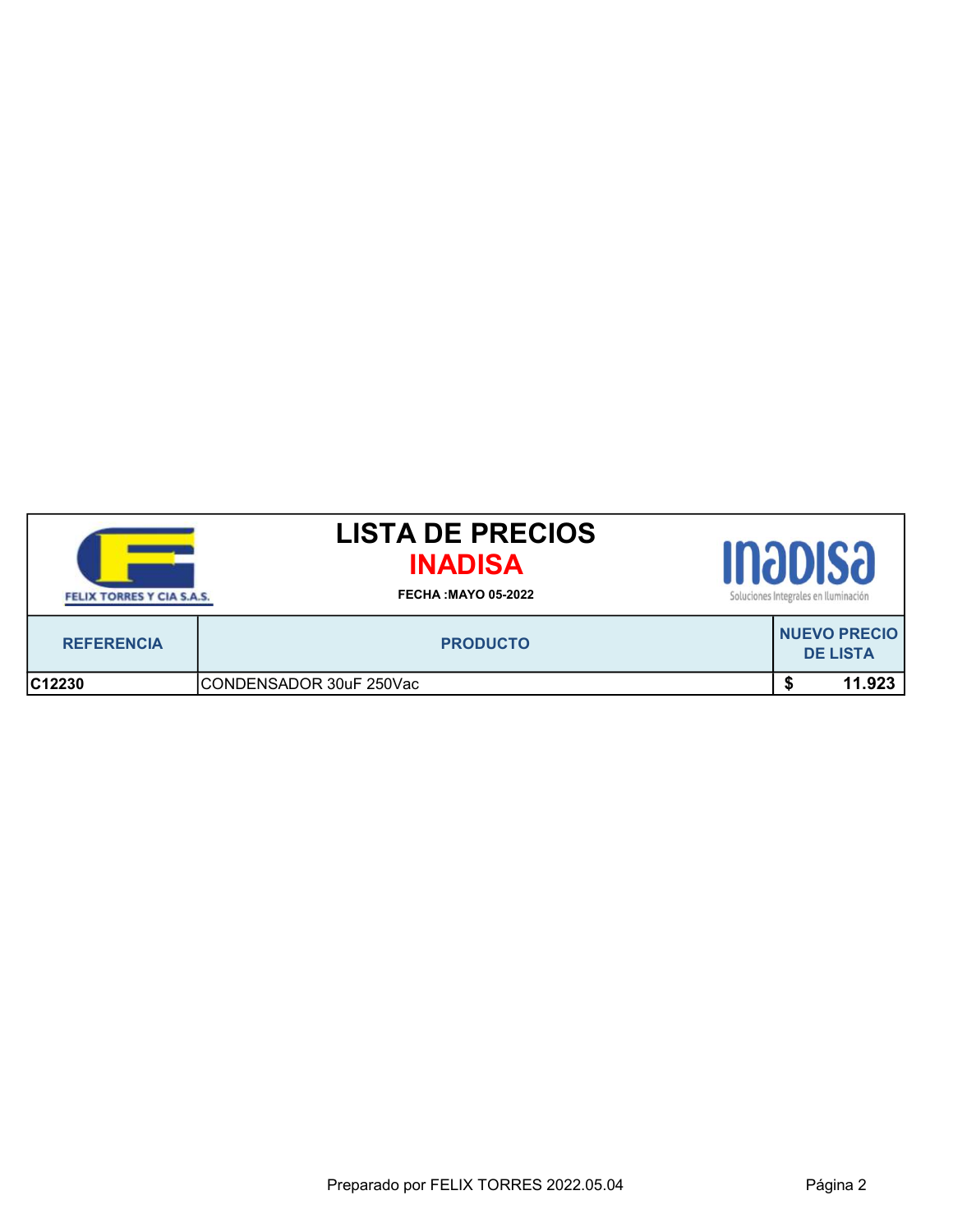

## INADISA LISTA DE PRECIOS

## FECHA :MAYO 05-2022



| <b>REFERENCIA</b>            | <b>PRODUCTO</b>                  |    | <b>NUEVO PRECIO</b><br><b>DE LISTA</b> |  |
|------------------------------|----------------------------------|----|----------------------------------------|--|
| C12240                       | CONDENSADOR 40uF 250Vac          | \$ | 13.345                                 |  |
| C12245                       | CONDENSADOR 45uF 250Vac          | \$ | 13.735                                 |  |
| C12308                       | CONDENSADOR 8uF 330Vac           | \$ | 6.769                                  |  |
| C12310                       | CONDENSADOR 10uF 330Vac          | \$ | 6.680                                  |  |
| C12335                       | CONDENSADOR 35uF 330Vac          | \$ | 9.964                                  |  |
| C12348                       | CONDENSADOR 48uF 330Vac          | \$ | 16.925                                 |  |
| C12355                       | CONDENSADOR 55uF 330Vac          | \$ | 20.299                                 |  |
| C12410                       | CONDENSADOR 10uF 450Vac          | \$ | 10.785                                 |  |
| C12420                       | CONDENSADOR 20uF 450Vac          | \$ | 9.443                                  |  |
| C12455                       | CONDENSADOR 55uF 450Vac          | \$ | 15.547                                 |  |
| C12632                       | CONDENSADOR 32uF 660Vac          | \$ | 18.520                                 |  |
| <b>ARRANCADORES</b>          |                                  |    |                                        |  |
| A74024                       | <b>ARRANCADOR IM47</b>           | \$ | 19.565                                 |  |
| A44028                       | <b>ARRANCADOR IM49</b>           | \$ | 13.149                                 |  |
| A60802                       | <b>ARRANCADOR IM51</b>           | \$ | 9.775                                  |  |
| A76802                       | <b>ARRANCADOR IM52</b>           | \$ | 9.919                                  |  |
| A72012                       | <b>ARRANCADOR IM53</b>           | \$ | 15.567                                 |  |
| A28022                       | <b>ARRANCADOR IM59</b>           | \$ | 10.367                                 |  |
| A64522                       | ARRANCADOR IM60-CWA              | \$ | 14.253                                 |  |
| A28002                       | ARRANCADOR IGPA70-04             | \$ | 11.919                                 |  |
| A64002                       | ARRANCADOR IGPA400-02            | \$ | 13.560                                 |  |
| A28702                       | ARRANCADOR IGSU70-05             | \$ | 13.960                                 |  |
| A44702                       | ARRANCADOR IGSU150-05            | \$ | 15.739                                 |  |
| A64702                       | ARRANCADOR IGSU400-05            | \$ | 17.224                                 |  |
| <b>BALASTOS TIPO REACTOR</b> |                                  |    |                                        |  |
| B28121                       | 70W SO/MH 208/220V B T2          | \$ | 46.672                                 |  |
| B28122                       | 70W SO/MH 208/240V B T2          | \$ | 55.604                                 |  |
| B28106                       | 70W SO/MH TRITAP B               | \$ | 55.203                                 |  |
| B36111                       | 100W SO/MH 208/220V B T1         | \$ | 49.684                                 |  |
| B36112                       | 100W SO/MH 208/240V B T1         | \$ | 50.707                                 |  |
| B36106                       | 100W SON TRITAP B                | \$ | 52.403                                 |  |
| B44121A                      | 150W SO/MH 208/220V B T2 [18.5W] | \$ | 68.565                                 |  |
| <b>B44122A</b>               | 150W SO/MH 208/240V B T2 [18.0W] | \$ | 80.096                                 |  |
| <b>B44106A</b>               | 150W SO/MH TRITAP B [18.0W]      | \$ | 80.096                                 |  |
| <b>B56121A</b>               | 250W SO 208/220V B T2 [28.0W]    | \$ | 90.551                                 |  |
| B56122A                      | 250W SO 208/240V B T2 [29W]      | \$ | 101.517                                |  |
| <b>B56106A</b>               | 250W SO/MH TRITAP B [29.0W]      | \$ | 101.079                                |  |
| B64121                       | 400W SO 208/220V B T2            | \$ | 127.993                                |  |
| B64122                       | 400W SO 208/240V B T2            | \$ | 142.187                                |  |
| B64106                       | 400W SO/MH TRITAP B              | \$ | 142.637                                |  |